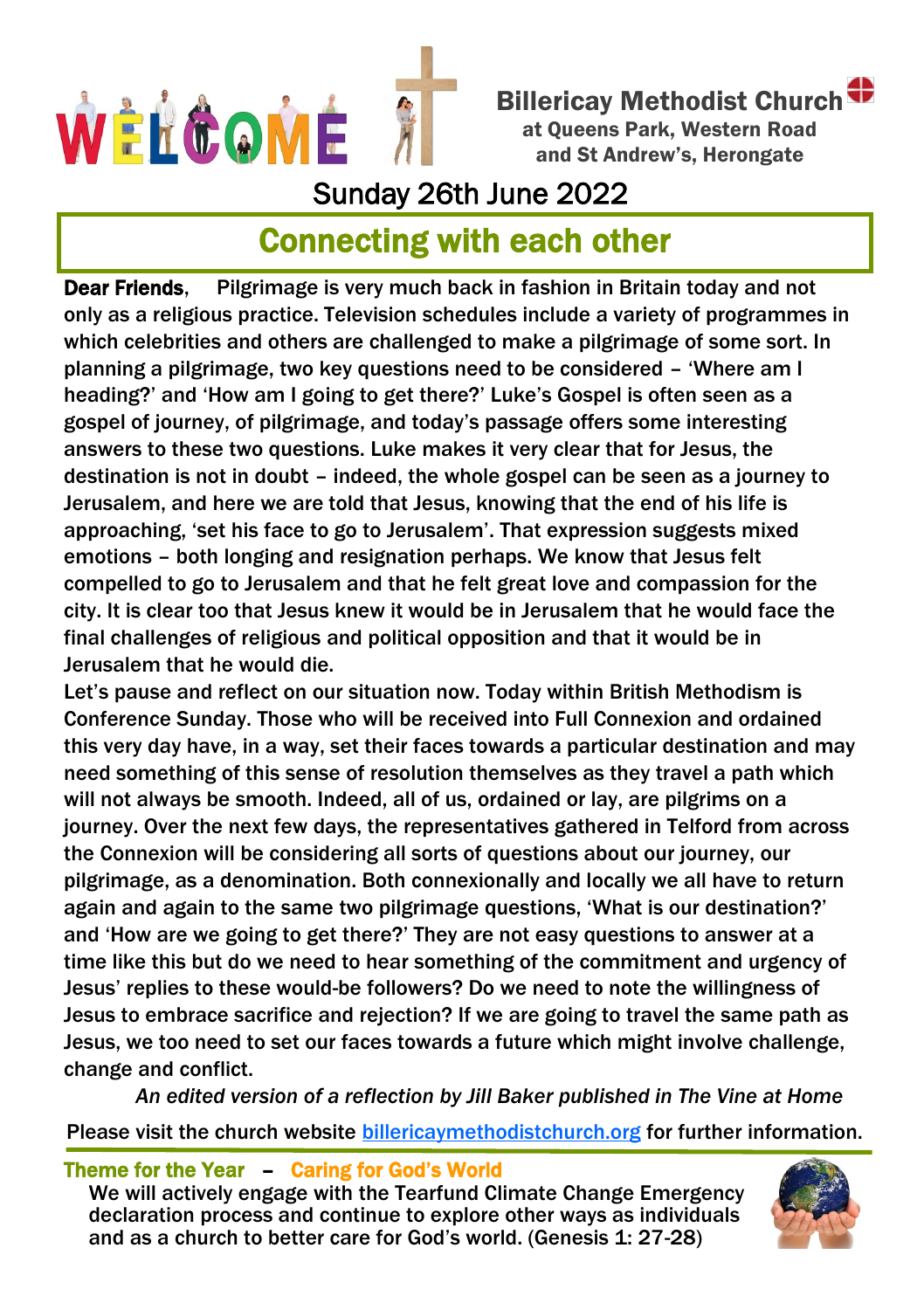#### Statement of Mission:

Billericay Methodist Church is called to encourage a living faith in God. Through the power of the Holy Spirit we proclaim the love of Jesus Christ in: worship and fellowship, evangelism and teaching, serving others and working for social justice.

#### **Prayer**

Please pray for the following people this week, asking God to meet their every need Rex Kemp, Jean Kenway, Barbara Kite plus Moses, Diana and family (as they prepare to move to Billericay).



Give to us, Lord, the peace of those who have learnt to serve you, the joy of those who are glad to obey you and the delight of those who rejoice in your praise; through Christ our Lord. Amen. *Aidan of Lindisfarne (d.651)* 

Praying together at 10am - a time each day when you can know that others are praying with you.

Prayer Chain Please contact Geraldine with any prayer chain requests that you have. If you would like a message put in the Prayer Chain over the next two weeks, please contact by email, or on my mobile phone. Thanks, Geraldine.

### **Notices**

HAPPY BIRTHDAY. We send our love and congratulations to Heather A as she celebrates a special birthday this Saturday, 25th June. We wish her a very happy weekend with family and friends.

Bradwell pilgrimage and gathering: Saturday 2nd July 10:30-4pm. Commissioning of pilgrims at St Thomas Bradwell at 10:30am followed by a walk to St Peter- onthe-Wall. Full details here:<http://bradwellpilgrimage.co.uk/>

A Service of Remembrance for the life of Thomas George Leask will take place at Western Road on Friday, 8th July at 1.30pm. The service will include the Scattering of Ashes in the Memorial Garden. Ian Leask and his wife Margaret extend a warm welcome to members of the Church Family who would like to attend the service which will conclude with Refreshments served in the hall afterwards.



LOVE ESSEX is a Churches Together event at Sun Corner on Saturday 9th July from 2pm to 7:30pm. This is an outreach event for Christians to enjoy, but also for you to invite family, friends and colleagues to come along to .It is free, please bring along your own chair or blanket - stay as long or short a time you

Billericay Choral Society presents 'Music for a Summer's Evening', an informal concert to include Gilbert & Sullivan choruses, on Tuesday 12 July at 8 pm at Western Road. Tickets £5 are available from Brown Sugar/Slipped Discs 57-59 High or St, Maggie Kingston 07939 129445 or online from our [website billericaychoral.co.uk](website%20billericaychoral.co.uk)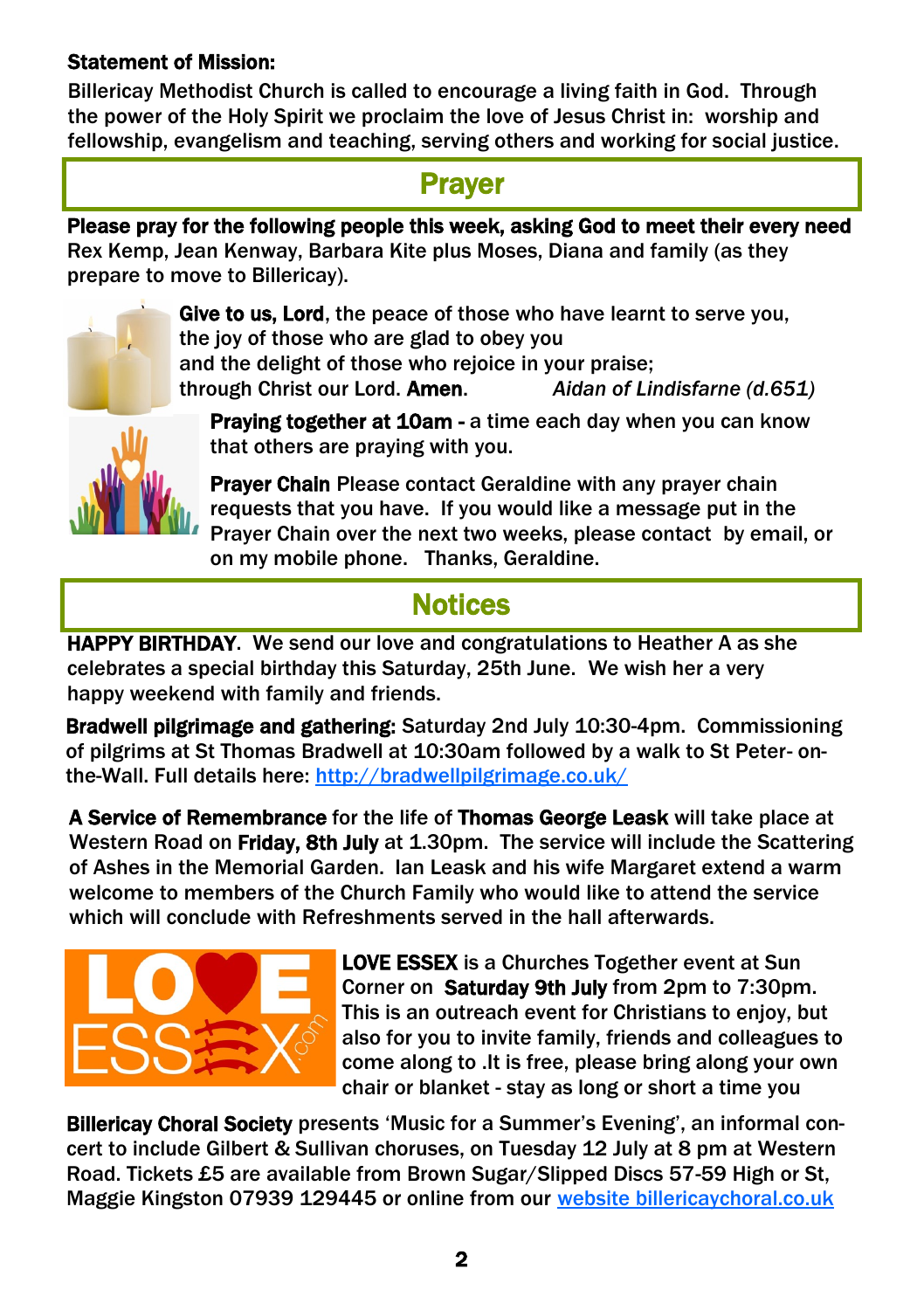#### **Encouragement**



Some pictures of flowers to brighten the day.



I am pleased to report that, Peter G has very kindly, refurbished the cross at QP, it was looking very sad and unloved, it is now looking great. Thank you, Peter. *Helen H*



The pastoral letter talks about pilgrimage. I encourage you to read the full text and the questions posed that are in this week's service sheets. Jill Baker points out the basic questions about pilgrimage are 'Where are we going' and 'How do we get there'?

These seem very pertinent questions for us in this time of *almost-post* COVID and a time of interregnum. Individually and as a church we had a life and activities before COVID. Then almost everything stopped or was drastically changed. Probably we have restarted many, but not all, activities and events in our personal lives. Similarly, as a church, only some events and activities have restarted.

Jill also reminds us that we are all individually and as a church a [pilgrim people.](https://hymnary.org/text/for_the_might_of_thine_arm_we_bless_thee) We now have the this space, as we look forward to September and the arrival of a new minister, to reflect on those two very important questions about how the future might look. Perhaps it can be a time when we can [have visions and dream dreams.](https://www.biblegateway.com/passage/?search=Joel+2%3A28&version=NIV) 

3

Where are we going? and How do we get there? *DA*